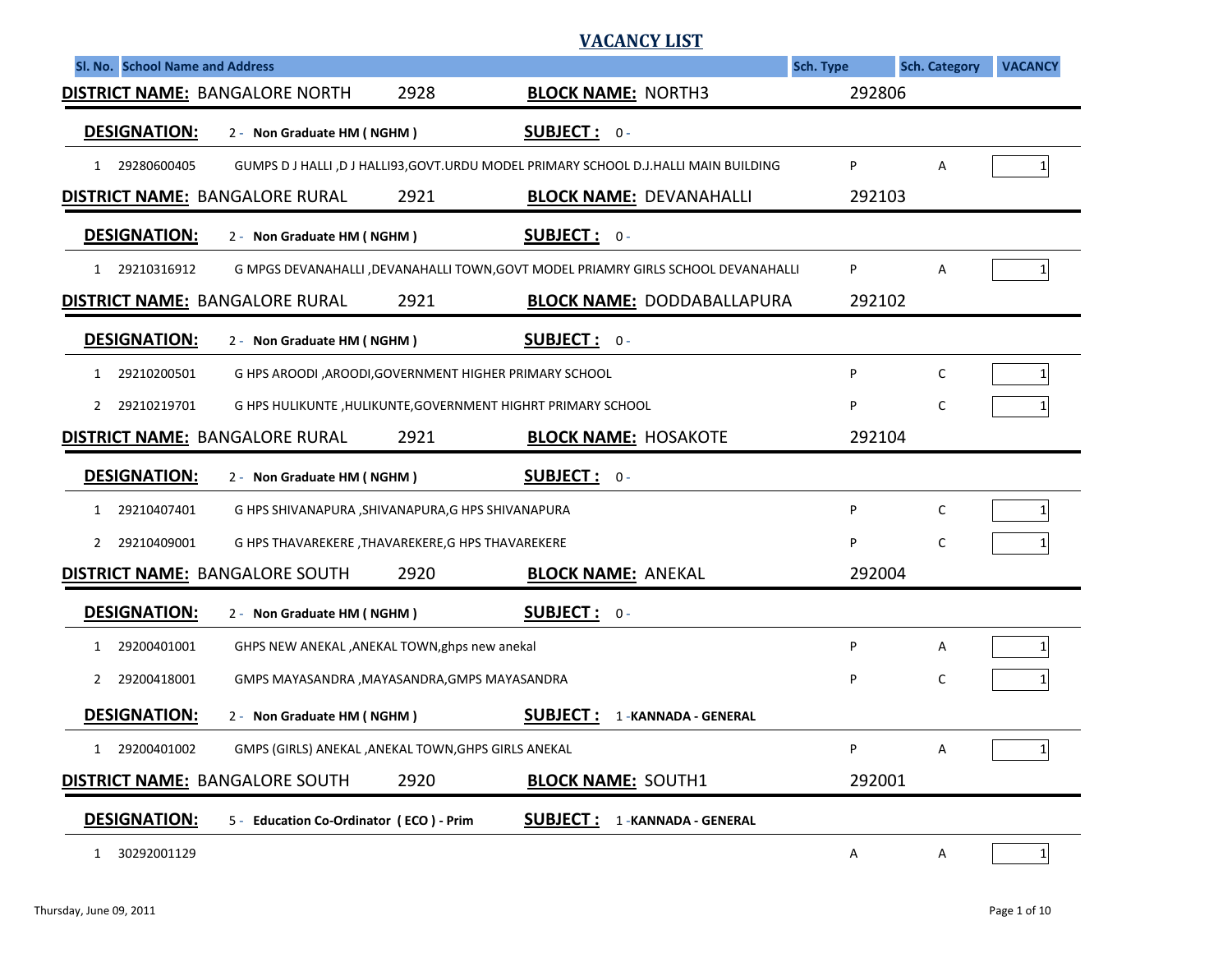| Sl. No. School Name and Address                                                                               | <b>Sch. Type</b> | <b>Sch. Category</b> | <b>VACANCY</b>  |
|---------------------------------------------------------------------------------------------------------------|------------------|----------------------|-----------------|
| 2920<br><b>DISTRICT NAME: BANGALORE SOUTH</b><br><b>BLOCK NAME: SOUTH2</b>                                    | 292008           |                      |                 |
| <b>DESIGNATION:</b><br><b>SUBJECT:</b><br>1-KANNADA - GENERAL<br>5 - Education Co-Ordinator (ECO) - Prim      |                  |                      |                 |
| 31292008132<br>1                                                                                              | P                | A                    | $1\overline{ }$ |
| 2920<br><b>DISTRICT NAME: BANGALORE SOUTH</b><br><b>BLOCK NAME: SOUTH3</b>                                    | 292009           |                      |                 |
| <b>DESIGNATION:</b><br><b>SUBJECT:</b><br>5 - Education Co-Ordinator (ECO) - Prim<br>1-KANNADA - GENERAL      |                  |                      |                 |
| 31292009133<br>$\mathbf{1}$                                                                                   | P                | A                    | 1               |
| 2929<br><b>BLOCK NAME: BAGEPALLY</b><br>DISTRICT NAME: CHIKKABALLAPURA                                        | 292901           |                      |                 |
| <b>DESIGNATION:</b><br><b>SUBJECT: 0-</b><br>2 - Non Graduate HM (NGHM)                                       |                  |                      |                 |
| 29290103001<br>GMHPS CHAKAVELU, CHAKAVELU, GMHPS CHAKAVELU BAGEPALLI (T) CHIKKABALLAPURA (D)<br>1             | P                | C                    | 1               |
| 29290106903<br>GMHPS GULUR, GULUR, GMHPS GULURU BAGEPALLI (T) CHIKKABALLAPURA (D)<br>2                        | P                | C                    |                 |
| 29290112301<br>GMHPS MITTEMARI , MITTEMARI, GMHPS MITTEMARI BAGEPALLI (T) CHIKKABALLAPURA (D)<br>3            | P                | C                    |                 |
| 29290121501<br>GMPS YELLAMPALLI , YELLAMPALLI, GMPS YELLAMPALLI, BAGEPALLI<br>4                               | P                | C                    |                 |
| 29290122902<br>GUHPS BAGEPALLY, WARD NO:7, GUHPS BAGEPALLI CHIKKABALLAPURA (D)<br>5.                          | P                | Α                    |                 |
| 29290123201<br>GMPBS BAGEPALLY , WARD NO:10, GMPBS BAGEPALLY BAGEPALLI (T) CHIKKABALLAPURA (D)<br>6           | P                | A                    |                 |
| DISTRICT NAME: CHIKKABALLAPURA<br>2929<br><b>BLOCK NAME: CHIKKABALLAPUR</b>                                   | 292903           |                      |                 |
| <b>DESIGNATION:</b><br>SUBJECT: 0-<br>2 - Non Graduate HM (NGHM)                                              |                  |                      |                 |
| 29290317202<br>GMHPS MYLAPPANAHALLI , MYLAPPANAHALLI, GMPHS MYLAPPANHALLI CHICKBALLAPUR TALUK<br>$\mathbf{1}$ | P                | B                    |                 |
| 2929<br><b>DISTRICT NAME: CHIKKABALLAPURA</b><br><b>BLOCK NAME: CHINTAMANI</b>                                | 292904           |                      |                 |
| <b>DESIGNATION:</b><br><b>SUBJECT: 0-</b><br>2 - Non Graduate HM (NGHM)                                       |                  |                      |                 |
| 29290440109<br>GMHPS VENKATAGIRIKOTE, WARD NO:3, GMHPS VENTAKAGIRIKOTE CHINTHAMANI(T)<br>1                    | P                | A                    | 1               |
| 29290442701<br>GMHPS NEKKUNDIPET, WARD NO:29, GMHPS NEKKUNDIPET CHINTHAMANI(T) CHIKKABALLAPUR<br>$\mathbf{2}$ | P                | Α                    | 1               |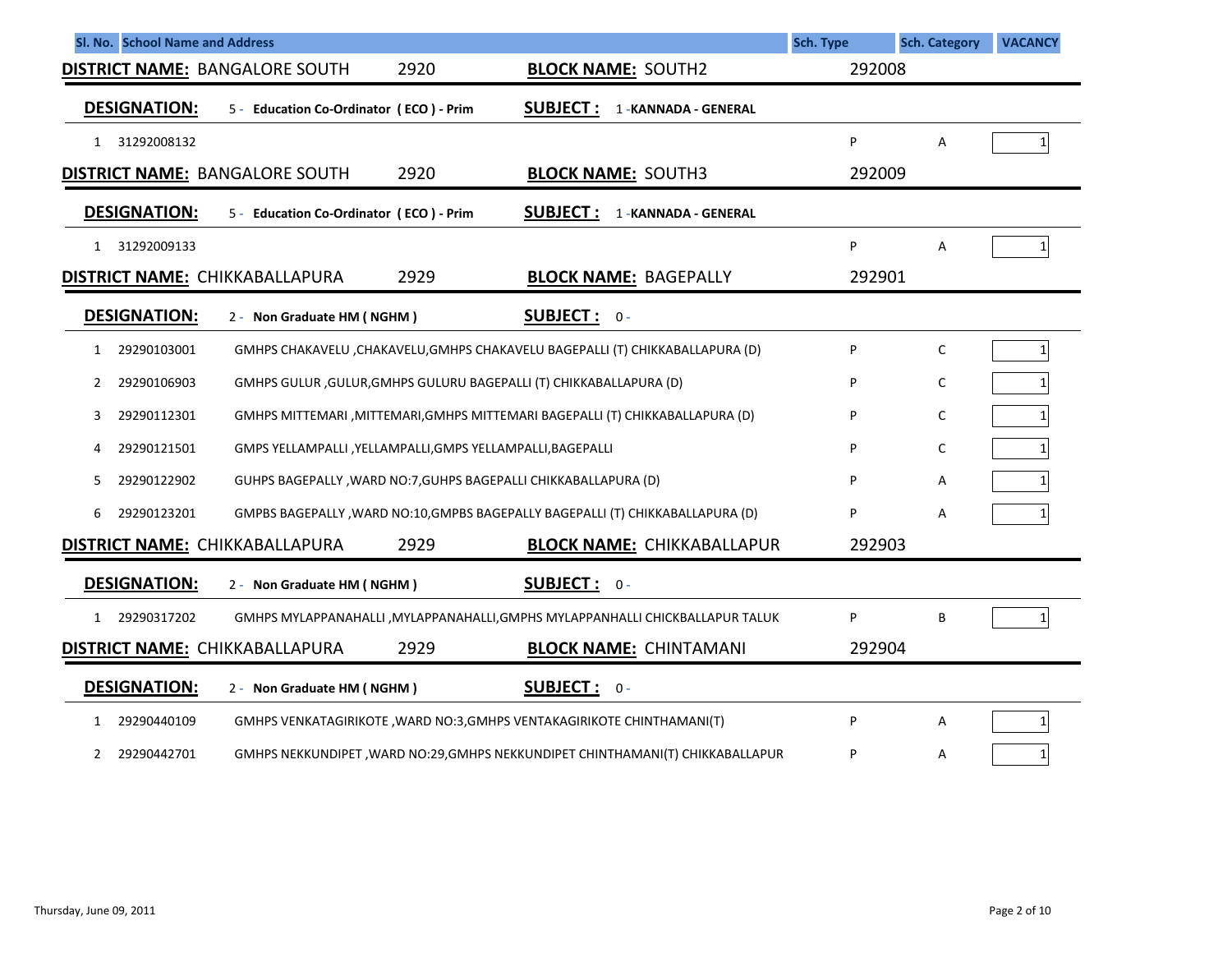| Sl. No. School Name and Address       |                                                                      |                                           | Sch. Type | <b>Sch. Category</b> | <b>VACANCY</b>  |
|---------------------------------------|----------------------------------------------------------------------|-------------------------------------------|-----------|----------------------|-----------------|
| <b>DISTRICT NAME: CHIKKABALLAPURA</b> | 2929                                                                 | <b>BLOCK NAME: GOWRIBIDANUR</b>           | 292905    |                      |                 |
| <b>DESIGNATION:</b>                   | 2 - Non Graduate HM (NGHM)                                           | <b>SUBJECT: 0-</b>                        |           |                      |                 |
| 29290504908<br>1                      | GHPS D PALYA, DARINAIKANAPALYA, G.H.P.S D.PALYA, GOWRIBIDANUR TALUK. |                                           | P         | $\mathsf{C}$         | $1\vert$        |
| 29290509401<br>2                      | GMHPS HUDUGURU, HUDUGURU, GMHPS HUDUGURU GOWRIBIDANUR TALUK          |                                           | P         | C                    | 1 <sup>1</sup>  |
| 29290509801<br>3                      | GHPS IDAGUR , IDAGUR, GMHPS IDAGUR, GOWRIBIDANUR TALUK               |                                           | P         | C                    | 1 <sup>1</sup>  |
| 29290520901<br>4                      | GHPS THARIDAL , TARIDALU, GHPS THARIDALU                             |                                           | P         | C                    |                 |
| <b>DISTRICT NAME: CHIKKABALLAPURA</b> | 2929                                                                 | <b>BLOCK NAME: GUDIBANDA</b>              | 292906    |                      |                 |
| <b>DESIGNATION:</b>                   | 2 - Non Graduate HM (NGHM)                                           | <b>SUBJECT: 0-</b>                        |           |                      |                 |
| 29290610201                           | GMHPS YELLODU, YELLODU, GMHPS YELLODU, GUDIBANDA                     |                                           | P         | C                    | $1\vert$        |
| <b>DISTRICT NAME: CHIKKABALLAPURA</b> | 2929                                                                 | <b>BLOCK NAME: SIDLAGHATTA</b>            | 292911    |                      |                 |
| <b>DESIGNATION:</b>                   | 2 - Non Graduate HM (NGHM)                                           | <b>SUBJECT: 0-</b>                        |           |                      |                 |
| 29291112502<br>$\mathbf{1}$           | MHPS JANGAMAKOTE, JANGAMAKOTE, GMHPS JANGAMAKOTE                     |                                           | P         | $\mathsf{C}$         | $1\vert$        |
| 29291123301<br>2                      | GHPS SADALI , SADALI, GHPS SADALI                                    |                                           | P         | C                    | 1 <sup>1</sup>  |
| 29291130912<br>3                      | GHMPS BOYS FORT , SIDLAGHATTA, GMHPS BOYS FOR SIDLAGHATTA            |                                           | P         | A                    | 1 <sup>1</sup>  |
| <b>DISTRICT NAME: CHITRADURGA</b>     | 2913                                                                 | <b>BLOCK NAME: CHITRADURGA</b>            | 291301    |                      |                 |
| <b>DESIGNATION:</b>                   | 2 - Non Graduate HM (NGHM)                                           | <b>SUBJECT:</b><br>1-KANNADA - GENERAL    |           |                      |                 |
| 29130105901<br>$\mathbf{1}$           | GHPS BOYS SIRIGERE, SIRIGERE, GOVT M H.P.B. S SIRIGERE               |                                           | P         | C                    | 1 <sup>1</sup>  |
| <b>DISTRICT NAME: CHITRADURGA</b>     | 2913                                                                 | <b>BLOCK NAME: HIRIYUR</b>                | 291303    |                      |                 |
| <b>DESIGNATION:</b>                   | 2 - Non Graduate HM (NGHM)                                           | <b>SUBJECT :</b><br>1 - KANNADA - GENERAL |           |                      |                 |
| 29130300402<br>1                      | HPS MARADIHALLI, MARADIHALLI, GCHPS MARADIHALLI                      |                                           | P         | C                    | $\mathbf{1}$    |
| <b>DISTRICT NAME: CHITRADURGA</b>     | 2913                                                                 | <b>BLOCK NAME: HOLALKERE</b>              | 291304    |                      |                 |
| <b>DESIGNATION:</b>                   | 2 - Non Graduate HM (NGHM)                                           | <b>SUBJECT :</b><br>1 - KANNADA - GENERAL |           |                      |                 |
| 29130402910<br>1                      | GMHPS AREHALLY, GMHPS AREHALLY, GMHPS AREHALLY                       |                                           | P         | C                    | $1\overline{ }$ |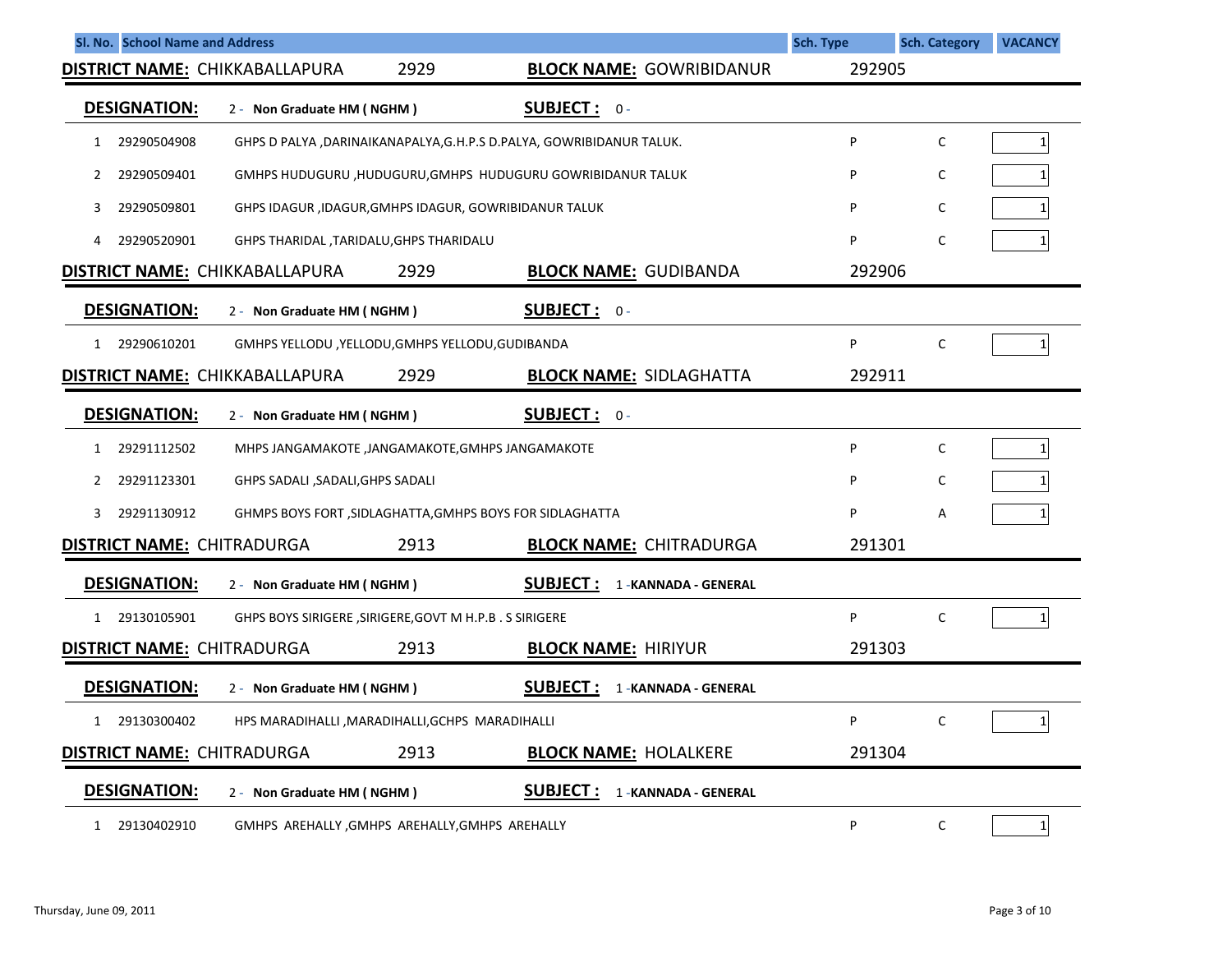| Sl. No. School Name and Address   |                                                            |                                                                       | Sch. Type | <b>Sch. Category</b> | <b>VACANCY</b> |
|-----------------------------------|------------------------------------------------------------|-----------------------------------------------------------------------|-----------|----------------------|----------------|
| <b>DISTRICT NAME: CHITRADURGA</b> | 2913                                                       | <b>BLOCK NAME: HOSADURGA</b>                                          | 291305    |                      |                |
| <b>DESIGNATION:</b>               | 2 - Non Graduate HM (NGHM)                                 | <b>SUBJECT:</b><br>1 - KANNADA - GENERAL                              |           |                      |                |
| 1 29130512601                     | GHPS G.N.KERE, G.N.KERE, GHPS                              |                                                                       | P         | C                    | 1              |
| <b>DISTRICT NAME: CHITRADURGA</b> | 2913                                                       | <b>BLOCK NAME: MOLAKALMUR</b>                                         | 291306    |                      |                |
| <b>DESIGNATION:</b>               | 2 - Non Graduate HM (NGHM)                                 | <u>SUBJECT :</u><br>1-KANNADA - GENERAL                               |           |                      |                |
| 29130607701<br>1                  | GHPS RAMPURA , GHPS RAMPURA, RAMPURA                       |                                                                       | P         | C                    | 1              |
| <b>DISTRICT NAME: DAVANAGERE</b>  | 2914                                                       | <b>BLOCK NAME: DAVANAGERE(N)</b>                                      | 291402    |                      |                |
| <b>DESIGNATION:</b>               | 2 - Non Graduate HM (NGHM)                                 | <b>SUBJECT:</b><br>1 - KANNADA - GENERAL                              |           |                      |                |
| 29140200401<br>1                  | GMHPS - ANAJI, ANAJI, GMHPS ANAJI                          |                                                                       | P         | C                    | 1 <sup>1</sup> |
| 29140206101<br>2                  | GMHPS - NARAGANAHALLI , NARAGANAHALLI, GMHPS NARAGANAHALLI |                                                                       | P         | C                    |                |
| <b>DESIGNATION:</b>               | 2 - Non Graduate HM (NGHM)                                 | <b>SUBJECT: 2-URDU-GENERAL</b>                                        |           |                      |                |
| 29140208607<br>$\mathbf{1}$       |                                                            | GUHPS MAGANAHALLI ROAD-W-4, WARD NO 4,G U H P S MAGANAHALLI ROAD W-17 | P         | Α                    | 11             |
| <b>DISTRICT NAME: DAVANAGERE</b>  | 2914                                                       | <b>BLOCK NAME: DAVANAGERE(S)</b>                                      | 291403    |                      |                |
| <b>DESIGNATION:</b>               | 2 - Non Graduate HM (NGHM)                                 | <b>SUBJECT:</b><br>1 - KANNADA - GENERAL                              |           |                      |                |
| 29140305801<br>1                  | GHPS - LOKIKERE , LOKIKERE, G.H.P.SCHOOL, LOKIKERE         |                                                                       | P         | C                    | 1              |
| 29140308301<br>2                  | GHPS - BHADRA COLONY DVG, WARD NO 19, GHPS BADRA COLONY    |                                                                       | P         | Α                    |                |
| 29140308405<br>3                  | GHPS - NITTUVALLI, WARD NO 20, GHPS NITTUVALLI             |                                                                       | P         | Α                    |                |
| <b>DESIGNATION:</b>               | 2 - Non Graduate HM (NGHM)                                 | <b>SUBJECT:</b><br>2 - URDU - GENERAL                                 |           |                      |                |
| 29140308604<br>$\mathbf{1}$       | GUHPS - DONGE PARK - DVG, WARD NO 22, G.U.H.P.S            |                                                                       | P         | Α                    | 1              |
| <b>DISTRICT NAME: DAVANAGERE</b>  | 2914                                                       | <b>BLOCK NAME: HARAPANAHALLI</b>                                      | 291407    |                      |                |
| <b>DESIGNATION:</b>               | 2 - Non Graduate HM (NGHM)                                 | <u>SUBJECT :</u><br>1-KANNADA - GENERAL                               |           |                      |                |
| 29140701104<br>1                  | GMHPS- BENNEHALLI, BENNEHALLI, GMHPS SCHOOL BENNIHALLI.    |                                                                       | P         | $\mathsf C$          |                |
| 29140703003<br>2                  | GHPS-HIREMEGALAGERE, HIREMEGALAGERE, GMHPS HEREMEGALAGERE. |                                                                       | Ρ         | C                    |                |
| 29140705403<br>3                  | GHPS- MADIHALLI , MADIHALLI, GHPS SCHOOL MADIHALLI.        |                                                                       | P         | C                    |                |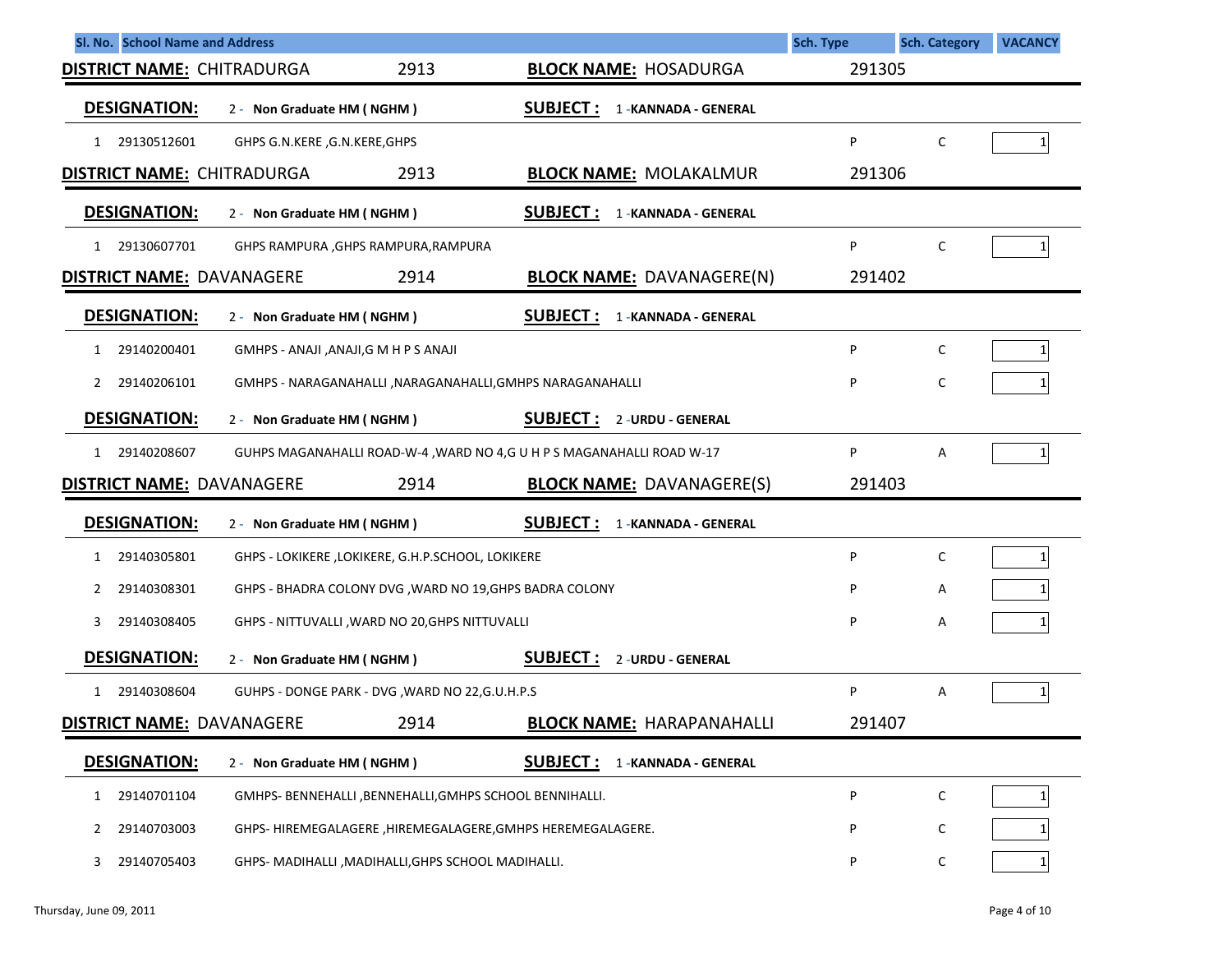|              | Sl. No. School Name and Address  |                            |                                                        |                                                                       | <b>Sch. Type</b> | <b>Sch. Category</b> | <b>VACANCY</b>  |
|--------------|----------------------------------|----------------------------|--------------------------------------------------------|-----------------------------------------------------------------------|------------------|----------------------|-----------------|
|              | <b>DISTRICT NAME: DAVANAGERE</b> |                            | 2914                                                   | <b>BLOCK NAME: HARIHARA</b>                                           | 291404           |                      |                 |
|              | <b>DESIGNATION:</b>              | 2 - Non Graduate HM (NGHM) |                                                        | <b>SUBJECT:</b><br>1 - KANNADA - GENERAL                              |                  |                      |                 |
| 1            | 29140403501                      |                            | GHPS - HOLESIRIGERE, HOLESIRIGERE, GHPS - HOLESIREGERE |                                                                       | P                | C                    | $\mathbf{1}$    |
| 2            | 29140405601                      |                            | GBMS - MALEBENNURU , MALEBENNURU, GBMS MALEBENNURU     |                                                                       | P                | С                    |                 |
| 3            | 29140409704                      |                            |                                                        | HALLADAKERI GHPS(VK.MATA)-HRR, WARD NO 16, HALLADAKARI GHPS (VK.MATA) | P                | Α                    |                 |
|              | <b>DISTRICT NAME: DAVANAGERE</b> |                            | 2914                                                   | <b>BLOCK NAME: HONNALI</b>                                            | 291405           |                      |                 |
|              | <b>DESIGNATION:</b>              | 2 - Non Graduate HM (NGHM) |                                                        | <b>SUBJECT:</b><br>1 - KANNADA - GENERAL                              |                  |                      |                 |
| 1            | 29140505401                      |                            | HPS - KULAGATTE , KULAGATTE, GHPS KOLAGATTE            |                                                                       | P                | C                    | $\mathbf{1}$    |
| 2            | 29140506401                      |                            | HPS - LINGAPURA ,LINGAPURA,GHPS LINGAPURA              |                                                                       | P                | С                    |                 |
| 3.           | 29140509501                      |                            | HPS - SURAHONNE , SURAHONNE, GHPS SURAHONNE            |                                                                       | P                | C                    |                 |
|              | <b>DISTRICT NAME: DAVANAGERE</b> |                            | 2914                                                   | <b>BLOCK NAME: JAGALUR</b>                                            | 291406           |                      |                 |
|              | <b>DESIGNATION:</b>              | 2 - Non Graduate HM (NGHM) |                                                        | <b>SUBJECT:</b><br>1 - KANNADA - GENERAL                              |                  |                      |                 |
| $\mathbf{1}$ | 29140600602                      |                            | GMHPS - ASAGODU, ASAGODU, ASGODU                       |                                                                       | P                | C                    | $\mathbf{1}$    |
| 2            | 29140601702                      |                            | GHPS - BIDARAKERE , BIDARAKERE, BIDARAKERE             |                                                                       | P                | C                    |                 |
|              | <b>DISTRICT NAME: KOLAR</b>      |                            | 2919                                                   | <b>BLOCK NAME: BANGARAPETE</b>                                        | 291902           |                      |                 |
|              | <b>DESIGNATION:</b>              | 2 - Non Graduate HM (NGHM) |                                                        | <b>SUBJECT: 0-</b>                                                    |                  |                      |                 |
| 1            | 29190203403                      |                            |                                                        | GUMHPS BETHAMANGALA, GOVT URDU MODEL HIGHER PRIMARY SCHOOL            | C                | P                    | $1\overline{ }$ |
| 2            | 29190222501                      |                            | GHPS KYASAMBALLI, GOVT HIGHER PRIMARY SCHOOL           |                                                                       | C                | P                    |                 |
|              | <b>DESIGNATION:</b>              | 2 - Non Graduate HM (NGHM) |                                                        | <b>SUBJECT:</b><br>1 - KANNADA - GENERAL                              |                  |                      |                 |
| $\mathbf{1}$ | 29191001504                      |                            | GHPS ALIKALLU, GOVT HIGHER PRIMARY SCHOOL              |                                                                       | C                | P                    | $1\vert$        |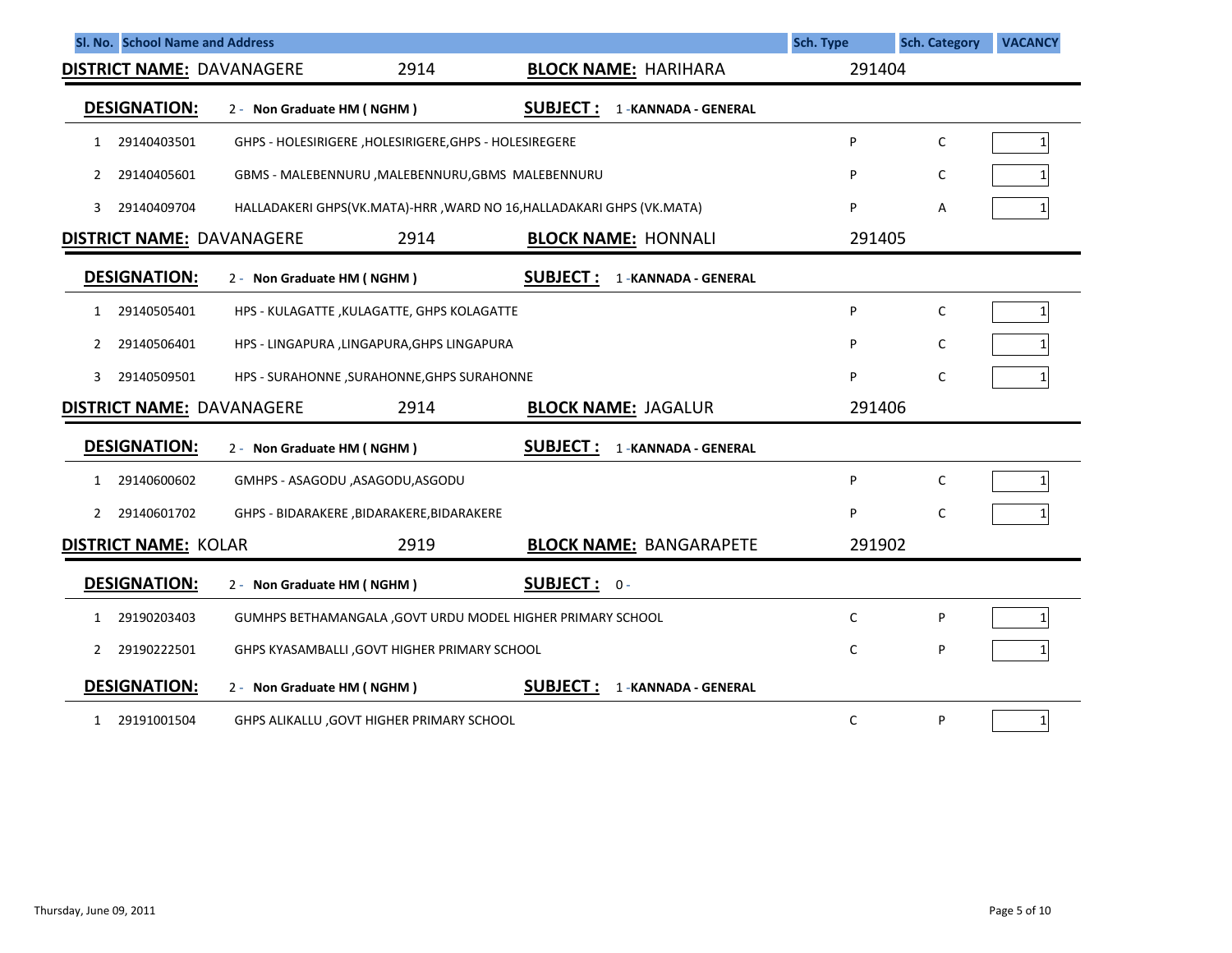| Sl. No. School Name and Address     |                                           |                                                   |                                                                         | <b>Sch. Type</b> | <b>Sch. Category</b> | <b>VACANCY</b> |
|-------------------------------------|-------------------------------------------|---------------------------------------------------|-------------------------------------------------------------------------|------------------|----------------------|----------------|
| 2919<br><b>DISTRICT NAME: KOLAR</b> |                                           | <b>BLOCK NAME: KGF</b>                            | 291913                                                                  |                  |                      |                |
| <b>DESIGNATION:</b>                 | 2 - Non Graduate HM (NGHM)                |                                                   | <b>SUBJECT: 0-</b>                                                      |                  |                      |                |
| 29191303801<br>1                    |                                           |                                                   | GMHPS KAMASAMUDRAM , GOVERNMENT MODEL KANNADA HIGHER PRIMARY SCHOOL,    | C                | P                    | $1\vert$       |
| 29191311304<br>2                    |                                           |                                                   | GHPS ROBERTSONPET, GOVERNMENT BOYS KANNADA HIGHER PRIMARY SCHOOL,       | А                | P                    |                |
| <b>DESIGNATION:</b>                 | 2 - Non Graduate HM (NGHM)                |                                                   | <b>SUBJECT: 1-KANNADA-GENERAL</b>                                       |                  |                      |                |
| 29191310602<br>$\mathbf{1}$         |                                           |                                                   | GHPS (GIRLS) ROBERTSONPET, GHPS (GIRLS) ROBERTSONPET, ROBERTSONPET      | A                | P                    | 1 <sup>1</sup> |
| <b>DISTRICT NAME: KOLAR</b>         |                                           | 2919                                              | <b>BLOCK NAME: KOLAR</b>                                                | 291907           |                      |                |
| <b>DESIGNATION:</b>                 | 2 - Non Graduate HM (NGHM)                |                                                   | <u>SUBJECT :</u><br>1 - KANNADA - GENERAL                               |                  |                      |                |
| 29190738201<br>$\mathbf{1}$         |                                           |                                                   | GGLPS KAMALA MAHADI ,GGLPS KAMALA MAHADI KOLAR TALUK,WARD23(KILARIPETE) | A                | P                    | $1\vert$       |
| <b>DISTRICT NAME: KOLAR</b>         |                                           | 2919                                              | <b>BLOCK NAME: MALUR</b>                                                | 291909           |                      |                |
| <b>DESIGNATION:</b>                 | 2 - Non Graduate HM (NGHM)                |                                                   | SUBJECT: 0-                                                             |                  |                      |                |
| 29190900111<br>$\mathbf{1}$         |                                           | GOVT. MODEL BOYS HPS MALUR , GMHPS BOYS MALUR     |                                                                         | C                | P                    | 1 <sup>1</sup> |
| <b>DISTRICT NAME: KOLAR</b>         |                                           | 2919                                              | <b>BLOCK NAME: MULBAGAL</b>                                             | 291910           |                      |                |
| <b>DESIGNATION:</b>                 | 2 - Non Graduate HM (NGHM)                |                                                   | <b>SUBJECT: 0-</b>                                                      |                  |                      |                |
| 29191004301<br>1                    | <b>GMHPS BYRAKOOR, GMHPS BYRAKOOR</b>     |                                                   |                                                                         | C                | P                    | 1 <sup>1</sup> |
| 29191033404<br>2                    | GUMHPS MULBAGAL, GUMHPS MULBAGAL          |                                                   |                                                                         | А                | P                    |                |
| 29191033417<br>3                    |                                           | GUMHPS JAHANGEER MOHALLA, GUMHS JAHANGEER MOHALLA |                                                                         | Α                | P                    |                |
| <b>DESIGNATION:</b>                 | 2 - Non Graduate HM (NGHM)                |                                                   | <b>SUBJECT:</b><br>1 - KANNADA - GENERAL                                |                  |                      |                |
| 29191020601<br>$\mathbf{1}$         |                                           |                                                   | GMHPS MALLANAYAKANAHALLI , GMHPS MALLANAYAKANAHALLI, MALLANAYAKANAHALLI | C                | P                    | 1 <sup>1</sup> |
| <b>DISTRICT NAME: KOLAR</b>         |                                           | 2919                                              | <b>BLOCK NAME: SRINIVASAPUR</b>                                         | 291912           |                      |                |
| <b>DESIGNATION:</b>                 | 2 - Non Graduate HM (NGHM)                |                                                   | SUBJECT: 0-                                                             |                  |                      |                |
| 29191210702<br>1                    | <b>GMHPS GOWNIPALLI, GMHPS GOWNIPALLI</b> |                                                   |                                                                         | С                | P                    | $1\vert$       |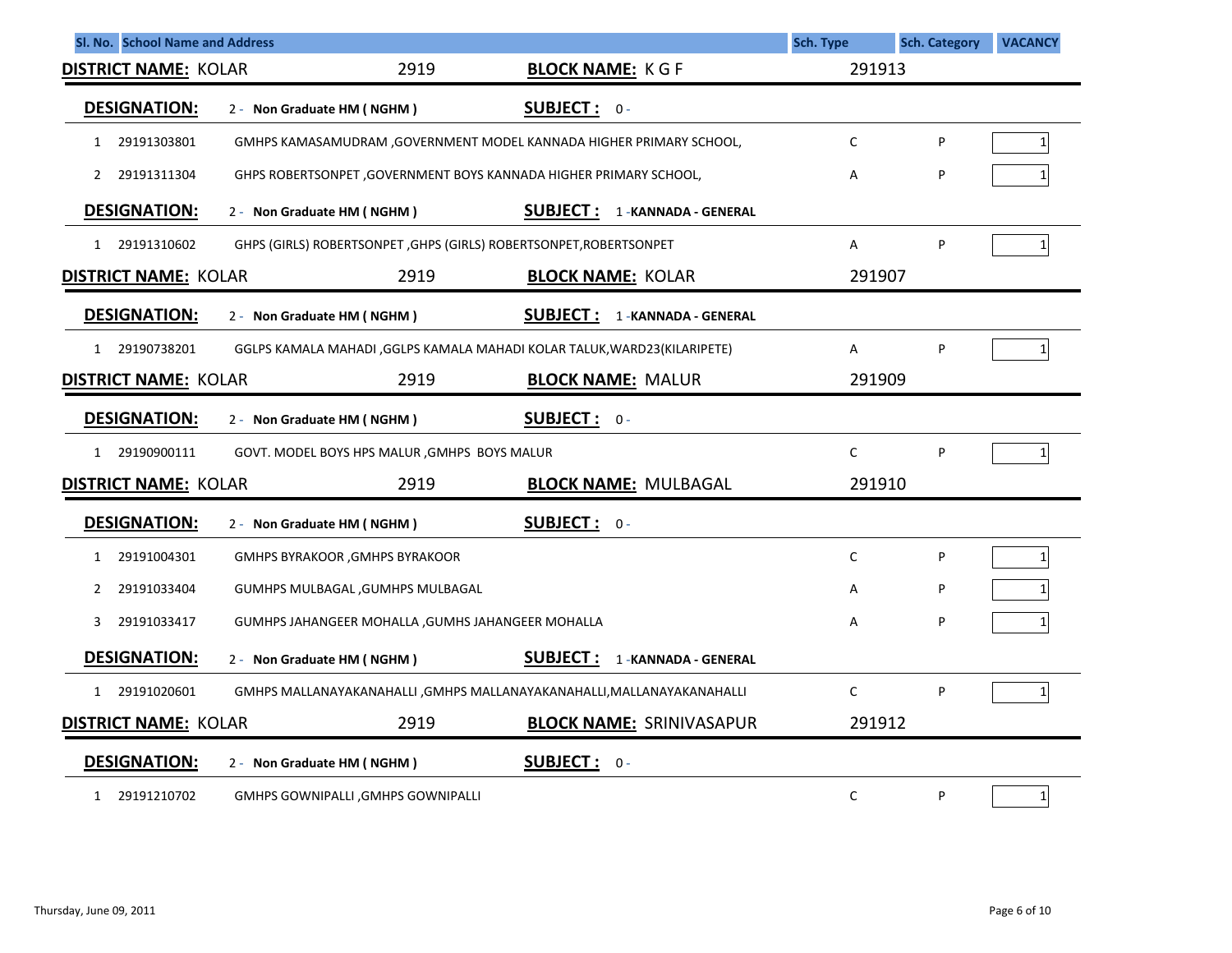| Sl. No. School Name and Address  |                            |                                         |                                                                                                | <b>Sch. Type</b> | <b>Sch. Category</b> | <b>VACANCY</b> |
|----------------------------------|----------------------------|-----------------------------------------|------------------------------------------------------------------------------------------------|------------------|----------------------|----------------|
| <b>DISTRICT NAME: MADHUGIRI</b>  |                            | 2950                                    | <b>BLOCK NAME: MADHUGIRI</b>                                                                   | 295004           |                      |                |
| <b>DESIGNATION:</b>              | 2 - Non Graduate HM (NGHM) |                                         | <b>SUBJECT:</b><br>1 - KANNADA - GENERAL                                                       |                  |                      |                |
| 29180412101<br>$1 \quad$         |                            |                                         | H.P.S RANTAVALALU , RANTAVALALU, MHPS RANTAVALALU RANTAVALALU CLUSTER MADHUGIRI (T)            | P                | C                    |                |
| <b>DISTRICT NAME: MADHUGIRI</b>  |                            | 2950                                    | <b>BLOCK NAME: PAVAGADA</b>                                                                    | 295005           |                      |                |
| <b>DESIGNATION:</b>              | 2 - Non Graduate HM (NGHM) |                                         | <b>SUBJECT :</b><br>1 - KANNADA - GENERAL                                                      |                  |                      |                |
| 29180507801<br>$\mathbf{1}$      |                            |                                         | G.M.H.P.S. K.T.HALLI ,K.T.HALLI,GHPS K.T.HALLY, K.T.HALLY POST, PAVAGADA TALUK                 | P                | C                    |                |
| <b>DISTRICT NAME: MADHUGIRI</b>  |                            | 2950                                    | <b>BLOCK NAME: SIRA</b>                                                                        | 295006           |                      |                |
| <b>DESIGNATION:</b>              | 2 - Non Graduate HM (NGHM) |                                         | <b>SUBJECT:</b><br>1 - KANNADA - GENERAL                                                       |                  |                      |                |
| 29180612801<br>1                 |                            |                                         | GUPS HALENAHALLI , HALENAHALLI, GUPS HALENAHALLI SIRA-TQ TUMKUR-DIST                           | P                | $\mathsf{C}$         |                |
| 29180617901<br>2                 |                            |                                         | GUPS THARURU, THARURU, GUPS THARURU THARUR - POST SIRA - TO TUMKUR - DIST PIN - 572125         | P                | C                    |                |
| 29180623301<br>3                 |                            |                                         | GKMHPBS SIRA , WARD 20, GKMHPBS SIRA SIRA - POST SIRA - TQ TUMKUR - DIST PIN - 572137          | P                | Α                    |                |
| <b>DESIGNATION:</b>              | 2 - Non Graduate HM (NGHM) |                                         | <b>SUBJECT :</b><br>2 - URDU - GENERAL                                                         |                  |                      |                |
| 29180621601<br>$\mathbf{1}$      |                            |                                         | GUPS (U) GIRLS SCHOOL , SIRA WARD15, GUHPGS SIRA, MUTTON MARKET ROAD SIRA - POST SIRA - TO T P |                  | Α                    |                |
| 29180622401<br>2                 |                            |                                         | GUPS (U) NH4 , SIRA WARD23, GUPS (U) NH4 SIRA SIRA - POST SIRA - TO TUMKUR - DIST              | P                | Α                    |                |
| <b>DISTRICT NAME: RAMANAGARA</b> |                            | 2951                                    | <b>BLOCK NAME: CHANNAPATNA</b>                                                                 | 295107           |                      |                |
| <b>DESIGNATION:</b>              |                            | 5 - Education Co-Ordinator (ECO) - Prim | <b>SUBJECT:</b><br>1 - KANNADA - GENERAL                                                       |                  |                      |                |
| 29210711801<br>$\mathbf{1}$      |                            |                                         | G HPS KODAMBALLI , KODAMBALLI, G HPS KODAMBAHALLI, CHANNAPATNA TQ, RAMANAGARA DISDT.           | P                | C                    |                |
| 29210715801<br>$\mathbf{2}$      |                            |                                         | G MPS CHANNAPATNA , WARD-26, G KMPS CHANNAPATNA TOWN, RAMANAGARA DIST.                         | P                | C                    | 1 <sup>1</sup> |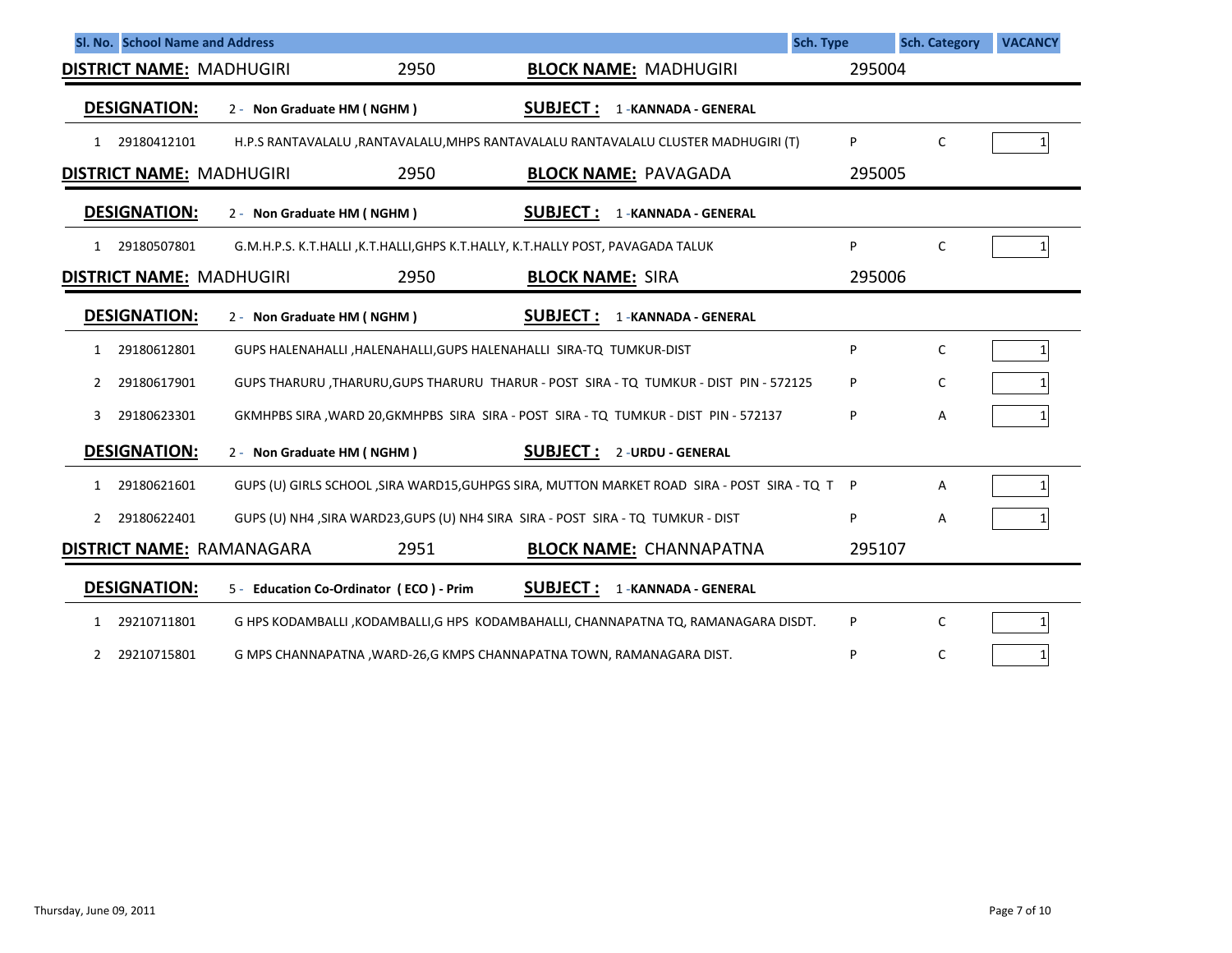| Sl. No. School Name and Address  |                                                                                          |                                          | <b>Sch. Type</b> | <b>Sch. Category</b> | <b>VACANCY</b> |
|----------------------------------|------------------------------------------------------------------------------------------|------------------------------------------|------------------|----------------------|----------------|
| <b>DISTRICT NAME: RAMANAGARA</b> | 2951                                                                                     | <b>BLOCK NAME: KANAKAPURA</b>            | 295108           |                      |                |
| <b>DESIGNATION:</b>              | 5 - Education Co-Ordinator (ECO) - Prim                                                  | <b>SUBJECT:</b><br>1 - KANNADA - GENERAL |                  |                      |                |
| 29210819301<br>$\mathbf{1}$      | G MPS KODIHALLI , KODIHALLI, GMPS KODIHALLI                                              |                                          | P                | C                    | 1 <sup>1</sup> |
| <b>DESIGNATION:</b>              | 2 - Non Graduate HM (NGHM)                                                               | <b>SUBJECT:</b><br>1 - KANNADA - GENERAL |                  |                      |                |
| 29210806401<br>1                 | G MPS DODDAMARALAVADI ,DODDAMARALAVADI,GMPS DODDAMARALAVADI, MARAVADI POST, KANAK P      |                                          |                  | C                    | $1\vert$       |
| 29210815901<br>2                 | G MPS ALAHALLI ,DODDA ALAHALLI,GMPS DODDALAHALLI                                         |                                          | P                | C                    |                |
| 29210819301<br>3.                | G MPS KODIHALLI , KODIHALLI, GMPS KODIHALLI                                              |                                          | P                | C                    |                |
| 29210819601<br>4                 | G MPS HOSADURGA , HOSADURGA, GMPS HOSADURGA                                              |                                          | P                | C                    |                |
| <b>DISTRICT NAME: RAMANAGARA</b> | 2951                                                                                     | <b>BLOCK NAME: MAGADI</b>                | 295105           |                      |                |
| <b>DESIGNATION:</b>              | 5 - Education Co-Ordinator (ECO) - Prim                                                  | SUBJECT:<br>1 - KANNADA - GENERAL        |                  |                      |                |
| 29210520303<br>1                 | G HPS MADABALU , MADABALU, MADABAL, MADABAL POST, MADABAL HOBLI, MAHGADI TALUK, RAMAN    |                                          | P                | C                    | $1\vert$       |
| <b>DESIGNATION:</b>              | 2 - Non Graduate HM (NGHM)                                                               | <b>SUBJECT:</b> $0 -$                    |                  |                      |                |
| 29210513803<br>$\mathbf{1}$      | G HPS MOTAGANAHALLI , MOTAGANAHALLI, MOTAGANAHALLI, MOTAGANAHALLI POST, SOLUR HOBLI, M P |                                          |                  | C                    |                |
| <b>DESIGNATION:</b>              | 2 - Non Graduate HM (NGHM)                                                               | <b>SUBJECT:</b><br>1-KANNADA - GENERAL   |                  |                      |                |
| 29210502303<br>$\mathbf{1}$      | G HPS THIPPASANDRA, THIPPASANDRA, G HPS THIPPASANDRA                                     |                                          | P                | C                    |                |
| <b>DISTRICT NAME: RAMANAGARA</b> | 2951                                                                                     | <b>BLOCK NAME: RAMANAGARA</b>            | 295106           |                      |                |
| <b>DESIGNATION:</b>              | 5 - Education Co-Ordinator (ECO) - Prim                                                  | <b>SUBJECT:</b><br>1 - KANNADA - GENERAL |                  |                      |                |
| 29210609701<br>1                 | G HPS KYLANCHA, KYLANCHA, GHPS KYLANCHA RAMANAGARA TALUK                                 |                                          | P                | C                    |                |
| <b>DESIGNATION:</b>              | 2 - Non Graduate HM (NGHM)                                                               | <b>SUBJECT:</b><br>1 - KANNADA - GENERAL |                  |                      |                |
| 29210605901<br>1                 | G HPS BIDADI , BIDADI, GMPS BIDADI RAMANAGARA TALUK                                      |                                          | P                | C                    |                |
| 29210612602                      | G UMPBS RAMANAGARA, WARD-12, GUCHS EXTENTION RAMANAGARA TOWN                             |                                          | P                | Α                    |                |
| <b>DISTRICT NAME: SHIMOGA</b>    | 2915                                                                                     | <b>BLOCK NAME: THIRTHAHALLI</b>          | 291507           |                      |                |
| <b>DESIGNATION:</b>              | 2 - Non Graduate HM (NGHM)                                                               | <b>SUBJECT: 0-</b>                       |                  |                      |                |
| 29150737804<br>1                 | GPUC THIRTHAHALLI ,THIRTHAHALLI 9,GPUC THIRTHALLI AT POST AT TALUK SHIMOGA DISTRICT      |                                          | В                | Α                    | $\mathbf{1}$   |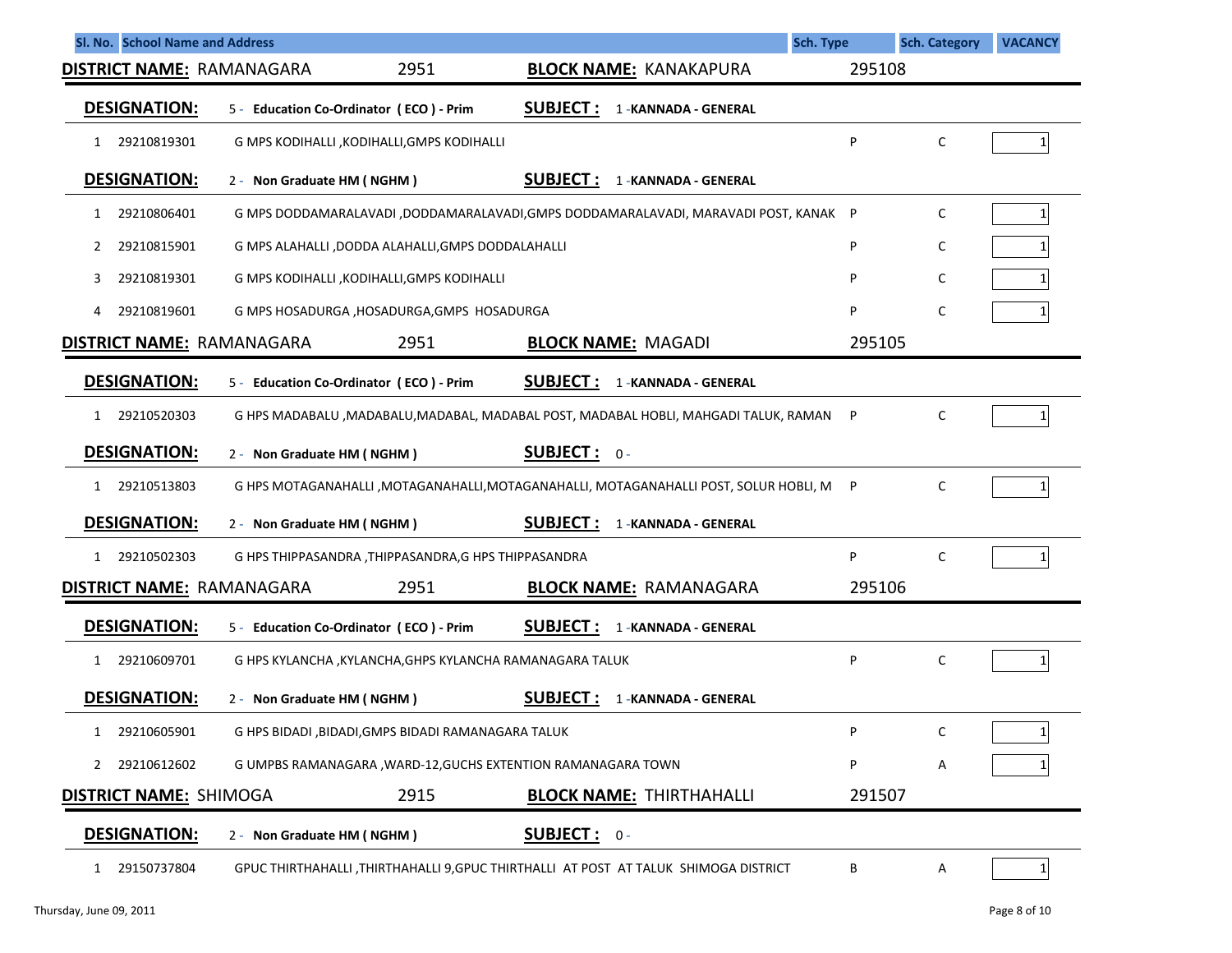|    | Sl. No. School Name and Address |                                                                  | <b>Sch. Type</b>                                                                                  |        | <b>Sch. Category</b> | <b>VACANCY</b> |
|----|---------------------------------|------------------------------------------------------------------|---------------------------------------------------------------------------------------------------|--------|----------------------|----------------|
|    | <b>DISTRICT NAME: TUMKUR</b>    | 2918                                                             | <b>BLOCK NAME: CHIKKANAYAKANAHALLI</b>                                                            | 291801 |                      |                |
|    | <b>DESIGNATION:</b>             | 2 - Non Graduate HM (NGHM)                                       | <b>SUBJECT:</b><br>1 - KANNADA - GENERAL                                                          |        |                      |                |
| 1  | 29180102901                     | GMPS YALANADU , YALANAADU, GMPS YALANADU C N HALLI TALUK 572218  |                                                                                                   | P      | C                    | 1 <sup>1</sup> |
| 2  | 29180105304                     |                                                                  | GMHPS KENKERE, KENKERE, GMHPS KENKERE KENKERE KENKERE, POST CHIKKNAYAKANAHALLI.TQ TU              | P      | C                    | 1              |
| 3  | 29180114601                     |                                                                  | GMHPS KUPPUR, KUPPUR, GHPS KUPPURU KUPPURU POST CHIKKANAYAKANAHALLI TQ                            | P      | C                    |                |
| 4  | 29180118601                     | GMHPS K SHRENI, C N HALLI (TMC) WARD 12, MHPS K SHRENI C.N HALLY |                                                                                                   | P      | Α                    |                |
|    | <b>DISTRICT NAME: TUMKUR</b>    | 2918                                                             | <b>BLOCK NAME: GUBBI</b>                                                                          | 291802 |                      |                |
|    | <b>DESIGNATION:</b>             | 2 - Non Graduate HM (NGHM)                                       | <b>SUBJECT:</b><br>1 - KANNADA - GENERAL                                                          |        |                      |                |
| 1  | 29180205801                     |                                                                  | GMHPS NITTUR, NITTURU, GMHPS. NITTUR NITTUR. PO GUBBI. TQ TUMKUR. DIST PIN. 572223                | P      | C                    | 1 <sup>1</sup> |
| 2  | 29180207301                     |                                                                  | GMHPS KADABA, KADABA, GMHPS KADABA KADABA HO GUBBITQ TUM KUR DIST PIN 572219                      | P      | C                    |                |
| 3  | 29180216201                     |                                                                  | GMHPS KALLUR, KALLUR, GHPS KALLUR KALLUR POST KADABA HO GUBBI TO TUMKUR DIST PIN 5722             | P      | C                    |                |
| 4  | 29180224701                     |                                                                  | GMHPS ALLILGATTA ,ALILAGATTA,GMHP S ALLILAGATTA  ALLILAGATTA POST.   GUBBI TQ.  TUMKUR.DIST.    P |        | C                    |                |
| 5. | 29180226701                     |                                                                  | GMHPS HAGALAVAADI , HAAGALAVAADI, GMHPS HAGALAWADI HAGALAWADI POST GUBBI TQ TUMKU                 | P      | C                    | 1              |
|    | <b>DISTRICT NAME: TUMKUR</b>    | 2918                                                             | <b>BLOCK NAME: KUNIGAL</b>                                                                        | 291810 |                      |                |
|    | <b>DESIGNATION:</b>             | 5 - Education Co-Ordinator (ECO) - Prim                          | <b>SUBJECT:</b><br>1 - KANNADA - GENERAL                                                          |        |                      |                |
| 1  | 31291810123                     |                                                                  |                                                                                                   | P      | Α                    | 1 <sup>1</sup> |
|    | <b>DESIGNATION:</b>             | 2 - Non Graduate HM (NGHM)                                       | <b>SUBJECT:</b><br>1 - KANNADA - GENERAL                                                          |        |                      |                |
| 1  | 29181010201                     |                                                                  | GHPS NAGASANDRA ,NAGASANDRA,GMHPS NAGASANDRA, YEDIYURU HOBLI, KUNIGAL TQ, TUMKUR DIS              | P      | C                    | 1 <sup>1</sup> |
| 2  | 29181014701                     | GHPS HERUR , HERUR , HERURU, KASABA HOBALI, KUNIGAL TQ           |                                                                                                   | P      | B                    |                |
|    | <b>DESIGNATION:</b>             | 2 - Non Graduate HM (NGHM)                                       | <b>SUBJECT:</b><br>2-URDU - GENERAL                                                               |        |                      |                |
| 1  | 29181014105                     |                                                                  | GUMHPS KUNIGAL ,KUNIGAL (TMC) WARD 10,GOVERNMENT URDU MODEL HIGHER PRIMARY SCHOOL, K              | P      | Α                    | $1\vert$       |